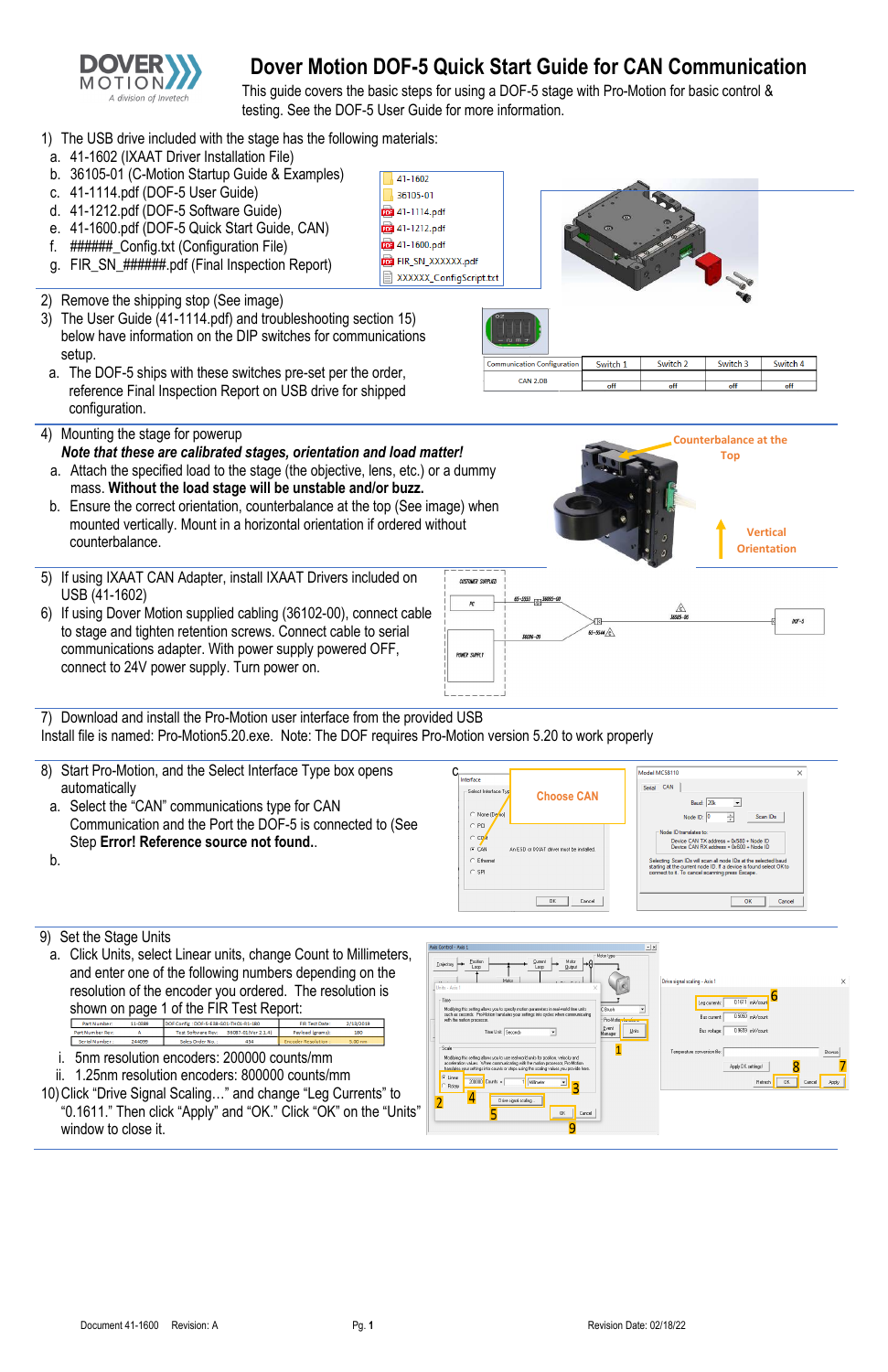- <span id="page-1-1"></span>11) Analog Calibration
- a. Click "Motor Control" and set "Motor Command" to "0." Click "Apply" and "OK"
- b. Click Operating Mode
- c. Disable the motor by clicking "Disable All"
- d. Check "Axis enable" and "Motor output." Click "Apply."
- e. Click "Current Loop," then "Analog calibration."
- f. Click "Zero!" then "Apply"
- g. Click "Calibrate!" then "Apply" and "OK"





## 12)Enable the DOF-5 Servo with the Operating Mode

- a. Click "Operating Mode", then "Enable All." **Do not Calibrate Current Feedback Signals again (already completed in Step [11\).](#page-1-1)**
- b. The DOF-5 servo should now be on and it will hold position
- c. The Active indicator for *ALL* items must be "on" as shown in the image to the right (see orange box). Otherwise the motor may be enabled, but the stage will not move



## 13)Homing the DOF-5

- a. Prior to motion, each time the stage is powered off, or the motor is disabled, it will need to be homed before any position moves can be made
- b. Click "Homing"
- c. Enter the selections shown in the screenshot
- d. Click "Start!"
- e. The box to the left of the "Start!" button will read "Completed" when homing is completed.

#### 14)To move the DOF-5 stage, click "Trajectory"

- a. "Profile mode" controls the motion type, use "Trapezoidal" for basic motion.
- b. "Shuttle Mode" controls how the stage moves:
- i. "Single Move" moves the stage once to a set position after "Go" is clicked.
- ii. "Manual" moves the stage back and forth between two set positions each time "Go" is clicked.
- iii. "Automatic" cycles back and forth between two positions with the set dwell time when "Go" is clicked, and stops when "Stop" is clicked.
- c. "Scope sync" allows plotting to be automatically started at the same time as a movement.





#### **Troubleshooting Instructions**

<span id="page-1-0"></span>15)Can't connect to the stage

- a. Ensure the stage is connected to a 24V power supply, there should be a red power led in the stage.
- b. Ensure the correct port, address, and connection settings are used when connecting, use the Device Manager to find out which port numbers are in use

|                    | Switch No.               |     | ŋ   |     | 4   |
|--------------------|--------------------------|-----|-----|-----|-----|
| OZ<br>士<br>m<br>ÆU | <b>RS232</b>             | ON  | ON  | N/A | N/A |
|                    | RS485 Low Z Full Duplex  | ON  | OFF | OFF | ON  |
|                    | RS485 Low Z Half Duplex  | ON  | OFF | OFF | OFF |
|                    | RS485 High Z Full Duplex | ON  | OFF | ON  | ON  |
|                    | RS485 High Z Half Duplex | ON  | OFF | ON  | OFF |
|                    | CAN                      | OFF | N/A | N/A | N/A |

#### 16)The stage is unstable

- a. Ensure that the correct mass has been installed on the stage
- b. Ensure the stage is operating in the correct orientation
- c. Ensure the stage is in a stable operating environment (stationary work surface, no ambient vibration, etc.)
- d. Re-load the configuration file included on the USB, see the DOF-5 User Guide for more detail
- e. The stage may need to be re-tuned, contact Dover Motion